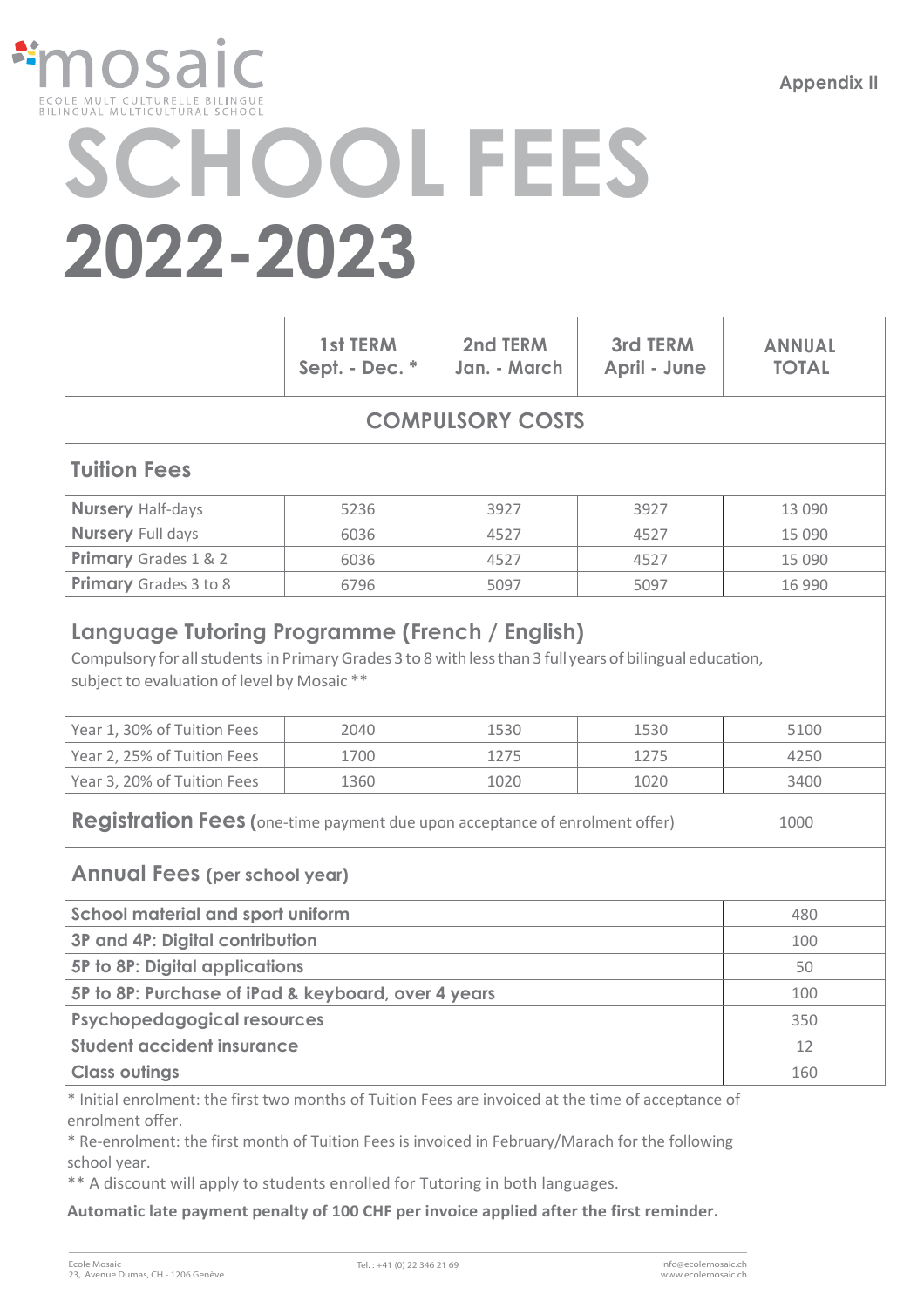## **nosaic** A. ECOLE MULTICULTURELLE BILINGUE<br>BILINGUAL MULTICULTURAL SCHOOL

### **OPTIONAL COSTS**

|                                                                       | 1st TERM<br>Sept. - Dec. | 2nd TERM<br>Jan. - March | 3rd TERM<br><b>April - June</b> | <b>ANNUAL</b> |  |  |
|-----------------------------------------------------------------------|--------------------------|--------------------------|---------------------------------|---------------|--|--|
| <b>TOTAL</b><br>Lunch + lunchtime supervision                         |                          |                          |                                 |               |  |  |
| 4 days per week                                                       | 1150                     | 862,5                    | 862,5                           | 2875          |  |  |
| 3 days per week                                                       | 863                      | 647                      | 647                             | 2157          |  |  |
| 2 days per week                                                       | 575                      | 431                      | 431                             | 1437          |  |  |
| 1 day per week                                                        | 288                      | 216                      | 216                             | 720           |  |  |
| Lunchtime supervision only (lunch-box supplied from home)             |                          |                          |                                 |               |  |  |
| 4 days per week                                                       | 660                      | 495                      | 495                             | 1650          |  |  |
| 3 days per week                                                       | 495                      | 371                      | 371                             | 1237          |  |  |
| 2 days per week                                                       | 330                      | 248                      | 248                             | 826           |  |  |
| 1 day per week                                                        | 165                      | 124                      | 124                             | 413           |  |  |
| Mosaic Club, morning (7:30 am to 8 am)                                |                          |                          |                                 |               |  |  |
| 5 days per week                                                       | 240                      | 180                      | 180                             | 600           |  |  |
| 4 days per week                                                       | 192                      | 144                      | 144                             | 480           |  |  |
| 3 days per week                                                       | 144                      | 108                      | 108                             | 360           |  |  |
| 2 days per week                                                       | 120                      | 90                       | 90                              | 300           |  |  |
| 1 day per week                                                        | 60                       | 45                       | 45                              | 150           |  |  |
| Mosaic Club, after-school (2 hours from 4 pm to 6 pm, snack included) |                          |                          |                                 |               |  |  |
| 4 days per week                                                       | 1040                     | 780                      | 780                             | 2600          |  |  |
| 3 days per week                                                       | 780                      | 585                      | 585                             | 1950          |  |  |
| 2 days per week                                                       | 520                      | 390                      | 390                             | 1300          |  |  |
| 1 day per week                                                        | 260                      | 195                      | 195                             | 650           |  |  |
| Mosaic Club, homework supervision (from 4 pm to 5 pm, snack included) |                          |                          |                                 |               |  |  |
| 4 days per week                                                       | 1200                     | 900                      | 900                             | 3000          |  |  |
| 3 days per week                                                       | 900                      | 675                      | 675                             | 2250          |  |  |
| 2 days per week                                                       | 600                      | 450                      | 450                             | 1500          |  |  |
| 1 day per week                                                        | 300                      | 225                      | 225                             | 750           |  |  |
| Mosaic Club, evening (1 hour from 4 pm to 5 pm OR from 5 pm to 6 pm)  |                          |                          |                                 |               |  |  |
| 4 days per week                                                       | 520                      | 390                      | 390                             | 1300          |  |  |
| 3 days per week                                                       | 390                      | 292,5                    | 292,5                           | 975           |  |  |
| 2 days per week                                                       | 260                      | 195                      | 195                             | 650           |  |  |
| 1 day per week                                                        | 130                      | 97,5                     | 97,5                            | 325           |  |  |
| <b>Mosaic Club, Wednesday</b>                                         |                          |                          |                                 |               |  |  |
| From 8 am to 12 noon                                                  | 600                      | 450                      | 450                             | 1500          |  |  |
| Lunchtime supervision                                                 | 160                      | 120                      | 120                             | 400           |  |  |
| From 1 pm to 4:30 pm                                                  | 560                      | 420                      | 420                             | 1400          |  |  |
| From 1 pm to 5:30 pm                                                  | 700                      | 525                      | 525                             | 1750          |  |  |
| Extra-curricular weekly activities (snack included)                   |                          |                          |                                 |               |  |  |
| 1 hour activity                                                       | From 440                 | From 330                 | <b>From 330</b>                 | From 1100     |  |  |
| 1h30 activity                                                         | From 660                 | From 495                 | From 495                        | From 1650     |  |  |
| Guitar lesson                                                         | 760                      | 570                      | 570                             | 1900          |  |  |
| Learning support per hour                                             | 65                       |                          |                                 |               |  |  |
| <b>Mosaic Holiday Camps</b> per week                                  |                          |                          |                                 | From 350      |  |  |